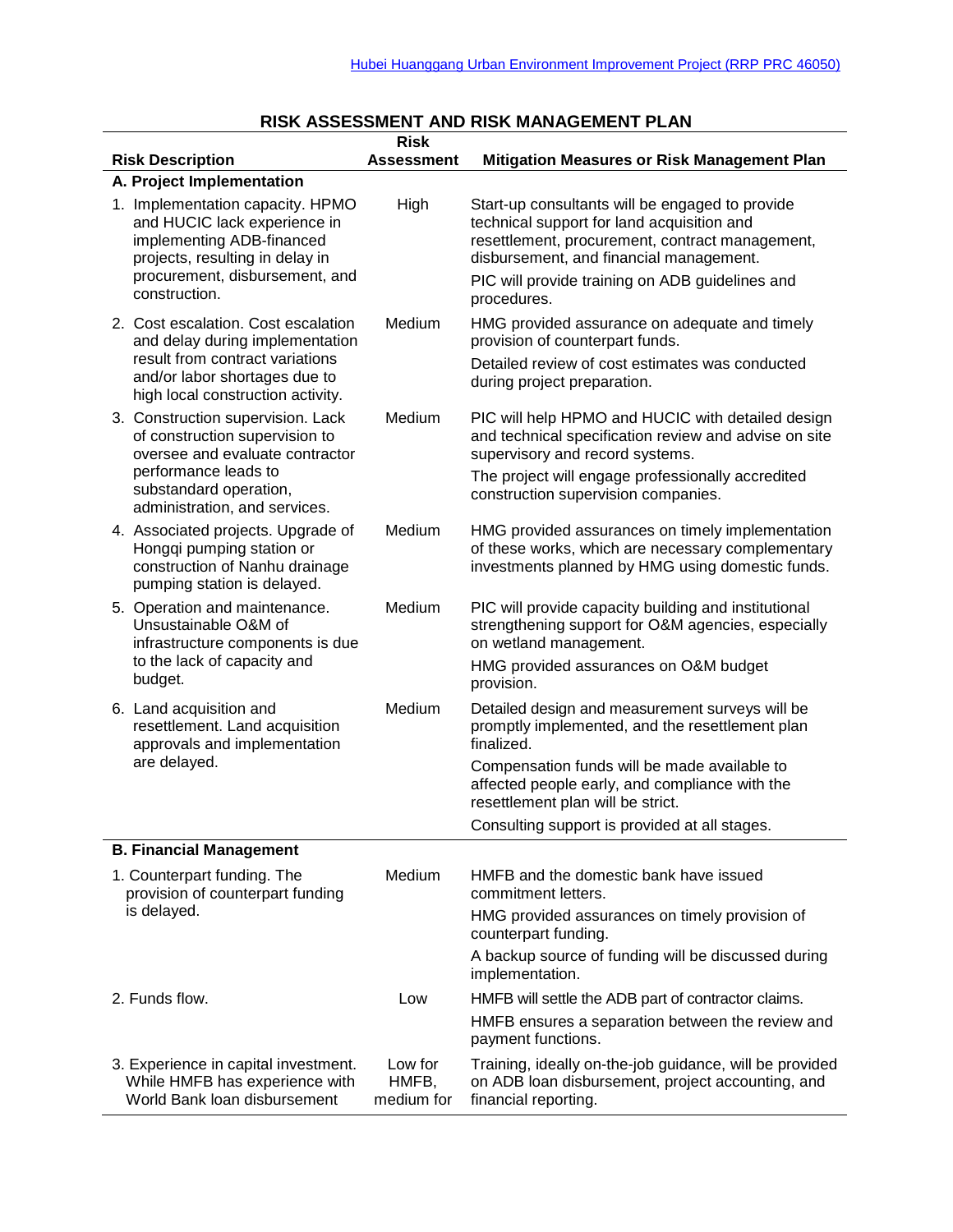|                                                                                                                                                            | <b>Risk</b>                                    |                                                                                                                                                                                                                                                                                |
|------------------------------------------------------------------------------------------------------------------------------------------------------------|------------------------------------------------|--------------------------------------------------------------------------------------------------------------------------------------------------------------------------------------------------------------------------------------------------------------------------------|
| <b>Risk Description</b>                                                                                                                                    | <b>Assessment</b>                              | <b>Mitigation Measures or Risk Management Plan</b>                                                                                                                                                                                                                             |
| and HUCIC has experience with<br>capital investment on lake and<br>river enhancement, neither have<br>experience with ADB loan<br>disbursement procedures. | <b>HUCIC</b>                                   | HPFD, which has experience with ADB loan<br>procedures, will provide supervisory oversight and<br>guidance.                                                                                                                                                                    |
| 4. Staffing. Accounting staff do not<br>have adequate understanding of<br>ADB requirements.                                                                | Low for<br>HMFB,<br>medium for<br><b>HUCIC</b> | HMFB has adequate and experienced financial staff<br>for capital investment and will follow the<br>requirements and guidelines issued by HPFD for the<br>ADB loan.                                                                                                             |
|                                                                                                                                                            |                                                | HUCIC has adequate and experienced financial staff<br>for current needs but one additional employee is<br>considered necessary for project implementation. All<br>staff will need training on ADB project requirements<br>and procedures.                                      |
|                                                                                                                                                            |                                                | Start-up consultants will be engaged to train and<br>assist with project readiness activities and PIC to<br>provide ongoing training during project<br>implementation.                                                                                                         |
| 5. Accounting policies and<br>procedures                                                                                                                   | Low                                            | HUCIC will prepare project accounts. HMFB has<br>primarily a treasury and financial management<br>supervisory role, it will not prepare project accounts.                                                                                                                      |
|                                                                                                                                                            |                                                | The accounting policies and procedures for ADB<br>projects in the PRC, issued by the Ministry of<br>Finance, are similar to those used by HUCIC for its<br>current portfolios.                                                                                                 |
|                                                                                                                                                            |                                                | HUCIC financial staff will be provided with the<br>necessary training prior to loan effectiveness.                                                                                                                                                                             |
| 6. Internal audit. Capacity of the<br>internal audit department is not<br>adequate.                                                                        | Low for<br>HMFB,<br>medium for<br><b>HUCIC</b> | HMFB has a separate internal audit unit, whose<br>scope of work will include project financial<br>transactions.                                                                                                                                                                |
|                                                                                                                                                            |                                                | Given the size of HUCIC, having its own internal<br>audit staff to retain independence is difficult to justify.<br>The planned approach is to intensify the government<br>audit to recognize this control weakness and train<br>HUCIC management to identify control weakness. |
| 7. External audit                                                                                                                                          | Low                                            | The China National Audit Office will audit accounts<br>and financial records for the ADB loan annually.                                                                                                                                                                        |
| 8. Financial reporting and<br>monitoring                                                                                                                   | Low                                            | The project financial reports will comply with the<br>reporting requirements issued by the PRC's Ministry<br>of Finance.                                                                                                                                                       |
|                                                                                                                                                            |                                                | HUCIC financial staff will be provided with the<br>necessary training, HMFB has no responsibility for<br>financial reporting for the project.                                                                                                                                  |
| 9. Information systems for financial<br>management.                                                                                                        | Low for<br>HMFB,<br>medium for<br><b>HUCIC</b> | HMFB utilizes financial information systems and<br>control that comply with the PRC's Ministry of<br>Finance standards.                                                                                                                                                        |
|                                                                                                                                                            |                                                | HUCIC will use its existing accounting software for<br>financial reporting for the project.                                                                                                                                                                                    |